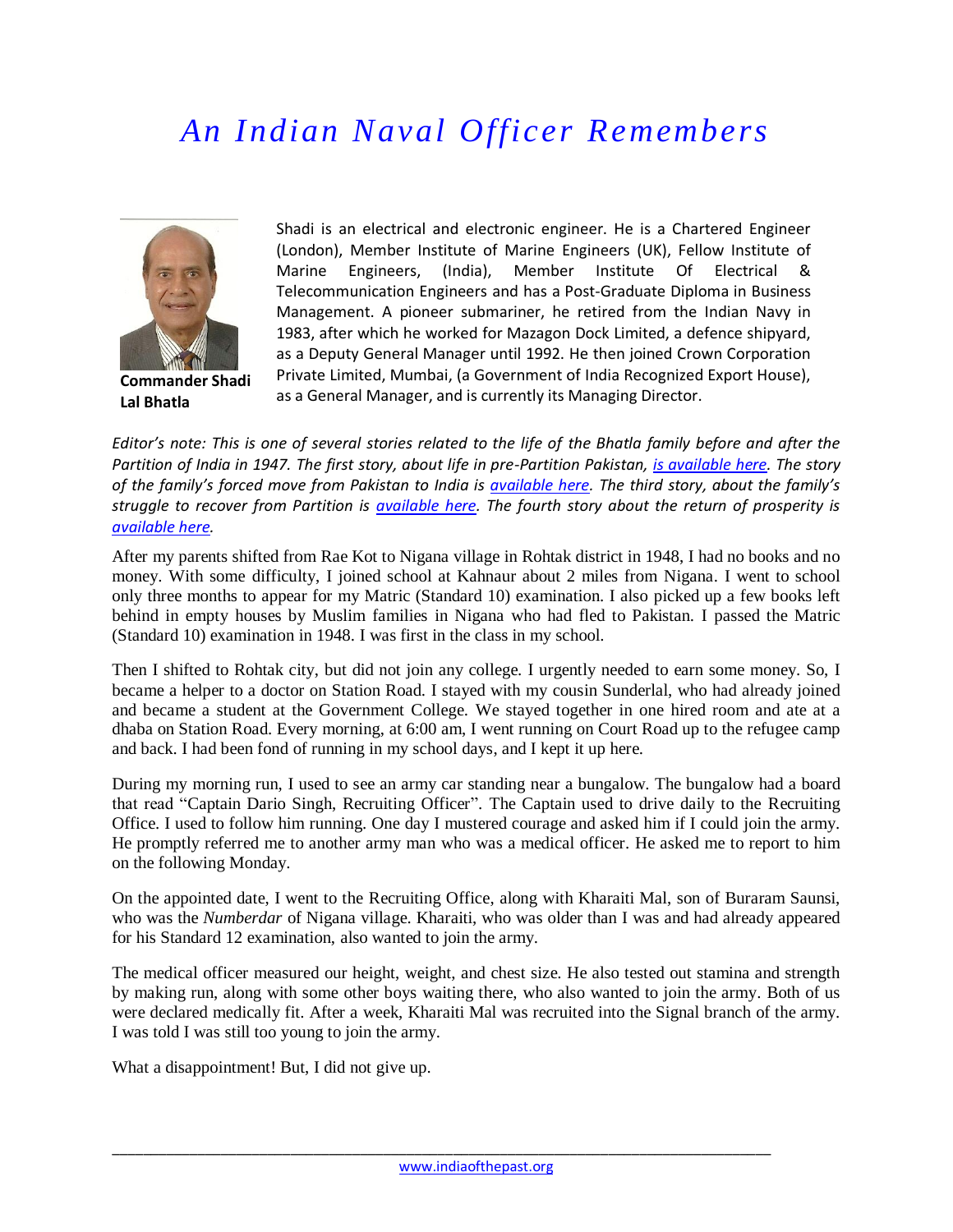On my daily runs, I started going to the recruiting office regularly, and saw many men being recruited. One day I asked if I could join any other wing of the armed forces. I was told that after a few weeks there would be a written test for entry to the Navy, and I was eligible to take the test. I was very happy when I heard this. To get ready for the test, I started going to the library of Government College (where I was not a student) to read English-language newspapers. This would increase my general knowledge, which I thought would be a part of the test.

Soon, I appeared for the written test, which included questions on mathematics, English, and General Knowledge. I solved the mathematics questions in Urdu, and answered all other questions in English. When I submitted my answer papers, I was asked to wait for some time. After an hour or so, I was called to the office of the Recruiting Officer, who had my papers in front of him. He told me my Maths answers were correct, but I had to write them in English, not Urdu. I did this and returned home.

I continued to visit recruiting office regularly. One day I learnt that I had been selected!

I was told that I would have to move to Vizag (now Visakhapatnam). I was asked to bring a consent letter from my parents, as I was underage – just 15 years old. After a few days, I was given a blanket, a letter, Rs 16, and a railway ticket to Vizag. A soldier from the recruiting office would accompany me to Vizag.

When I told my parents that I would have to move to Vizag, they were very upset. The word soon spread to my maternal uncle. All the senior family members gathered in my house and tried to persuade me not to join the army or the navy. Various arguments went on for two days. I was firm in my mind and I told my mother that I must go. Some of my relatives were arguing that it was not normal for our family members to join the army. They were so much against it that they mentioned many other options, such as working in the mango gardens and agriculture fields.

I heard their advice, but did not heed it. Instead, I left for Rohtak where I paid up my room rent etc., and returned home, ready to leave. I informed my mother that I would be leaving in a day or two. She then made some homemade sweets, which I packed in my small tin box, which also held my clothes and other belongings. I also informed my other relatives about my decision. Shri Bhagwan Das, my maternal uncle, volunteered to accompany me to Rohtak. When I left my house, my mother was crying. At this sight, I felt very uncomfortable.

Finally, I, along with my uncle, left my home, carrying my tin box on my head. We walked to a village called Kalanour, and caught the bus to Rohtak. We headed straight to the recruiting office, where I met the soldier who would be my escort to Vizag. My uncle bid good-bye to me at the railway stations, and my escort and I took the train to Delhi.

We spent one night at Delhi. During the stop, I visited my older cousin Mr. Bahadur Chand, who lived with Mr G.D. Sharma. Mr Sharma had been my English teacher in Pakistan. Both of them were very happy about my joining the Navy, and came to the railway station to see me off the next day when I took the train to Vizag. (On completing my Standard 8 vernacular final, I studied only English – no other subject – for one year, after which I joined the Hindu High School in Meghiana city in Standard 9. This was the only way I could join an English school for further studies. Our village Kot Khan had a school up to Standard 5 only. Then we had to shift to a middle school where we could study up to Standard 8. These schools used only Urdu as the medium of medium of instruction, but knowledge of English was necessary to join an English medium high school. All Bhatla family children were following this method of joining the English school in Meghiana city. After high school, they would join a government college for Standard 11 and 12 in Meghiana. For further studies, they would shift to Lahore, where S D College and Government College were located.)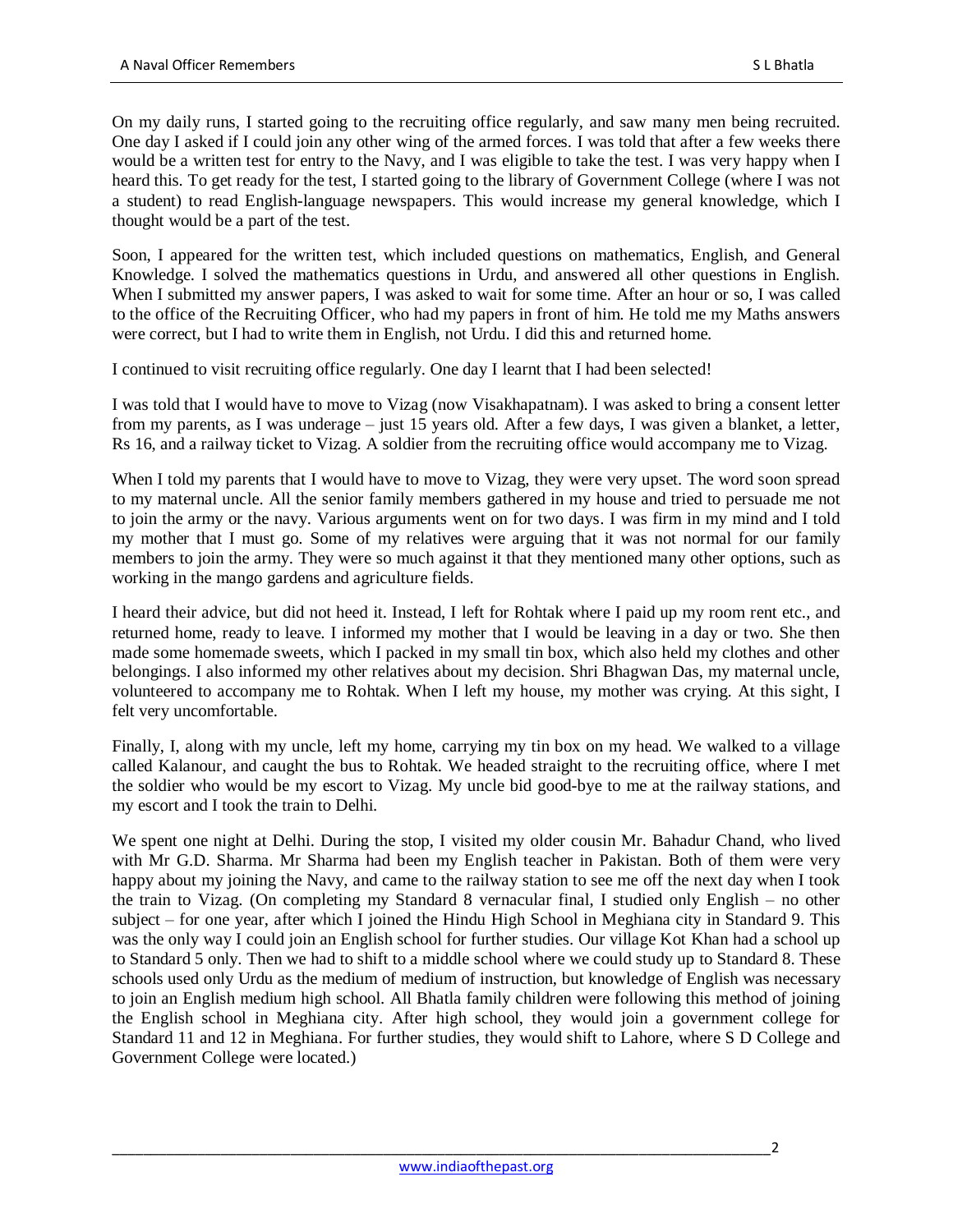I reached Vizag on July 29, 1949. I entered the heavily fenced naval area and presented my letter of recruitment. The very next day I, along with some other boys who had come from different places, was given my uniform and other Navy items. This was a unique and unusual experience for me. The sight of the heavily guarded camp frightened me, and I started crying. However, I soon took charge of myself and started following the routine of training as a naval boy cadet.

At that time, the Navy was still called the Royal Indian Navy. It became Indian Navy only in 1950, when India became a Republic. The camp had a number of British navy officers. The officer in charge was Lt. Cdr. Sopher, RN. We had some senior Indian sailors looking after the initial training.

I settled down in about two months. Every two weeks we were asked to write a letter to our parents. I used to write regularly and described my life at the training camp – always telling them that I was very happy, even though I cried almost every night for first few weeks. Initially I used to send postcards. Later on, the Navy gave us inland letters free for writing letters home.

I always wrote letters in Urdu to my parents, though they could not read Urdu. Somebody had to read my letters to them. I used to be very anxious about my family but I never got many letters from them. My father knew only the Devanagiri, which I was not familiar with, and my mother knew only broken Hindi. So, they could not write to me. On rare, urgent occasions, they used to ask our neighbour, Narendra Sharma, to write on their behalf and post the letter to me.

In Vizag, there was a cinema hall in the town. There was also a cinema hall in the Naval establishment, which showed a film on Sundays. I hardly saw any films because I could not afford them. [I saw my first movie in Meghiana city, in 1945, where I had gone there to appear for my Class 8th vernacular final examination. One of my classmates, Munchanda, and I went came out of the examination hall and heard blaring music. We noticed that it was coming from a cinema hall not far from our examination centre. The hall was showing a picture called *Heer Ranjha*. We bought our tickets, each paying with a 4-anna (Rs 0.25) coin, and entered the cinema hall. We were directed to sit right on front seats. We turned back and saw vacant seats, which were more expensive. We both jumped the barrier and sat at the back. At this, the gatekeeper came and pushed us out of the cinema hall. On our arguing and showing our tickets to him, he again allowed us to sit inside on front seats.]

In Vizag, our recreation room had one radio set with a polished wooden case. We would use it to hear news only. There was also a record player, which could be used by hand winding on special occasions.

At that time, the food served to us was normally vegetarian. On Fridays, fish was served with lunch, and on Sundays, chicken was served at lunchtime. Standard breakfast was Dal Chana and bread with a glass of milk. At home, we were vegetarian.

Every evening I used to play hockey and run around the field after the game. Soon there was an athletic competition at the training camp. There were about one hundred boys under training, along with training staff of about thirty persons. All of them participated in the competition. I took part in the one-mile race, and came first. This was the beginning of my becoming known to all senior officers. I soon became incharge of my class. Nevertheless, at Vizag I had very few friends; one of them was Darshan Lal.

The camp's library had a chart that showed that the pay on 'entry to boy cadet' was Rs 12 per month, which was what I earned. However, the pay for 'entry to artificer apprentice' was shown as Rs. 42 per month. I became inquisitive and started asking my training staff as to how I could become an apprentice. I badly wanted the higher salary – not just for myself but also to support my family.

I approached one education officer who used to teach us general knowledge as part of our training. I asked him how I could become an artificer apprentice. He told me that there would soon be an entry examination for apprentices. I could apply to take this examination if I was eligible.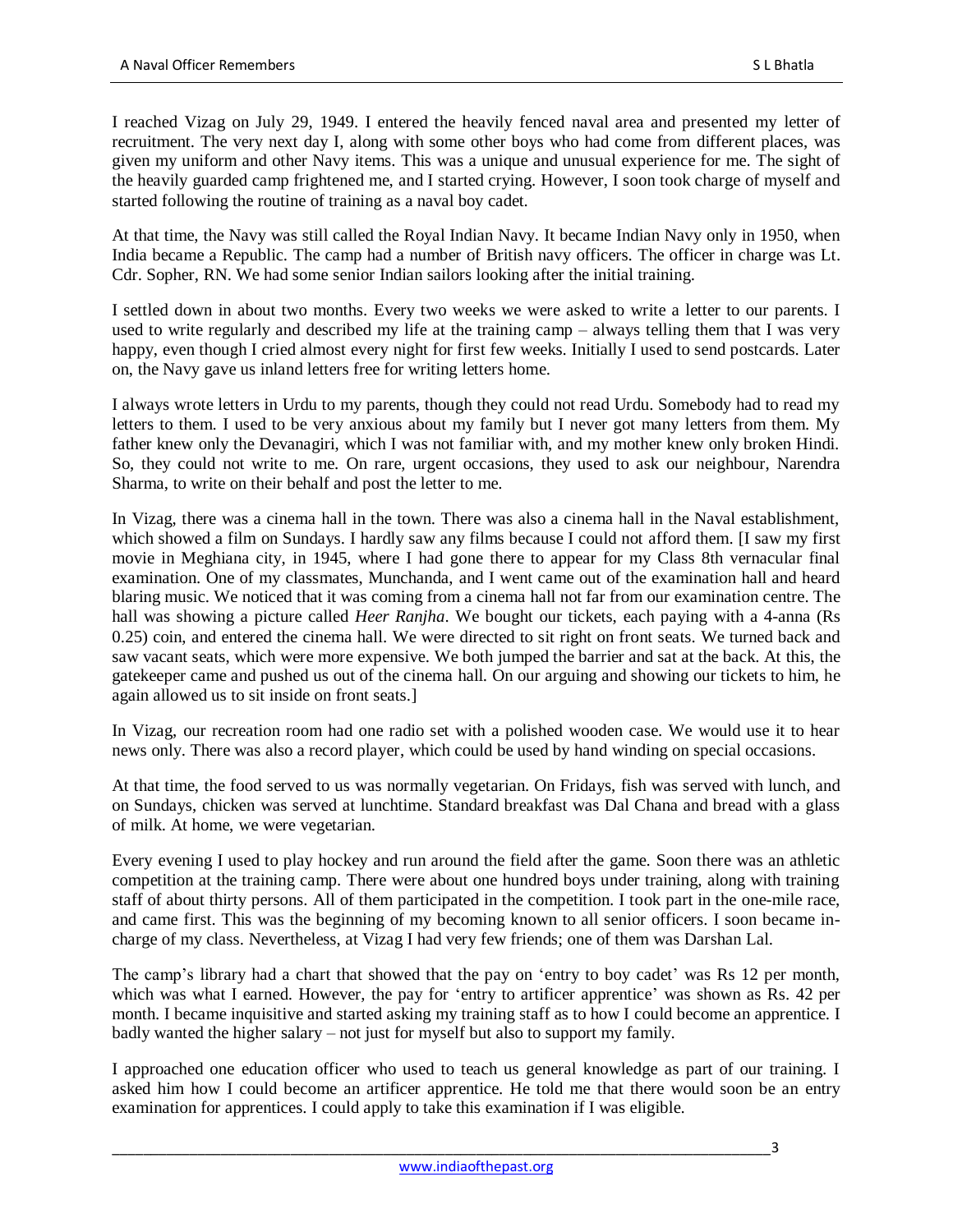Towards the end of 1949, there was an examination for apprentices. I was declared eligible for it. After the examination, I came home on short annual leave. By this time my parents has shifted back to Rae Kot from Nigana. After I had been home for a week, a telegram was received by my mother. No one at home could read it.

When I came home, I read the telegram. It said that I had passed the test for apprentice. Further, my leave was cancelled and I was required to report to INS Shivaji, Lonavla as soon as possible. This upset my family members and they advised me not to go back. However, I prevailed upon my parents, and left for Vizag, where I collected my baggage and joined Shivaji on schedule. I became an artificer apprentice, and started my technical training as an electrical artificer.

Initially at Vizag, I used to send Rs. 10 per month to my parents by money order. I increased it whenever I got additional money by way of goodwill for my performance in athletics. Later, I started sending Rs. 30-35 from INS Shivaji. The post office was located within the Naval Area, and used to charge very little for this – about 10-25 *paisas*.(There were 64 paisas in a rupee).Generally, I used to send about 90% of my earnings to my family. My two younger brothers, Raj and Krishan, were at school. They both were very intelligent and hardworking, and always topped their classes. I was very keen to support them in their studies. During my leave, at home, I always made a point to meet the school headmaster, Mr Gurnam Singh, with whom I became quite friendly. He was very helpful to my younger brothers. Raj later became an engineer, and retired as Deputy General Manager of Engineers India Limited. Krishan became a professor, and retired as Dr. K.L. Bhatla Vice Principal of Hansraj College, Delhi University.

It used to take three days to reach home from Vizag; later on, it became two days. There was no electricity in Rae Kot. One family on our street owned a battery-operated radio. Since I was very fond of listening to the news broadcast, I would get ready in the morning, and go stand on the road near the neighbour's window to hear the 8.00 am news from All-India Radio. We used firewood for our cooking. My family was normally vegetarian, and I liked to eat the dal and *bhindi (*lady's finger) that my mother used to cook.

The Lonavla establishment was much bigger than Vizag, and there were many batches and classes of artificers of different technical trades. Most of the senior officers were from the Royal Navy, and there were a few Indian officers. I joined a division called Hemgard, consisting of about 20 boys. Our divisional officer was Lt Spraggs, RN, who was an engineer. We attended theoretical classes and had practical training in the engineering factory and various well-equipped workshops. Cdr Jenkins, RN, was the officer in charge of workshop training. The senior education officer was Cdr Homes, RN. The commanding officer was Captain Daya Shanker, Indian Navy, who was a very capable engineer. My



\_\_\_\_\_\_\_\_\_\_\_\_\_\_\_\_\_\_\_\_\_\_\_\_\_\_\_\_\_\_\_\_\_\_\_\_\_\_\_\_\_\_\_\_\_\_\_\_\_\_\_\_\_\_\_\_\_\_\_\_\_\_\_\_\_\_\_\_\_\_\_\_\_\_\_\_\_\_\_\_\_\_\_\_\_4 **S L Bhatla prize cup, best athlete, INS Shivaji, 1951-52**

assistant divisional officer was Lt. N.D. Tiwari, Indian Navy, a graduate of Banaras Hindu University.

I participated regularly in sports and athletics. In 1950 I, took part in a one-mile race and came first. I became best athlete in 1951 and 1952 when I took part in four different athletics events, including long distance races. I became well known due to my athletics performance. Some English officers, including my divisional officer, would give me a Rs 100 note after my winning an athletic event.

I attended many training camps in athletics at Mumbai. I was the only one Navy athlete trained by Mr. Ullalrao and Mr. Jalpardiwala, well-known coaches who were both former national champions. They used to meet me every morning in the Cricket Club of India and would advise on various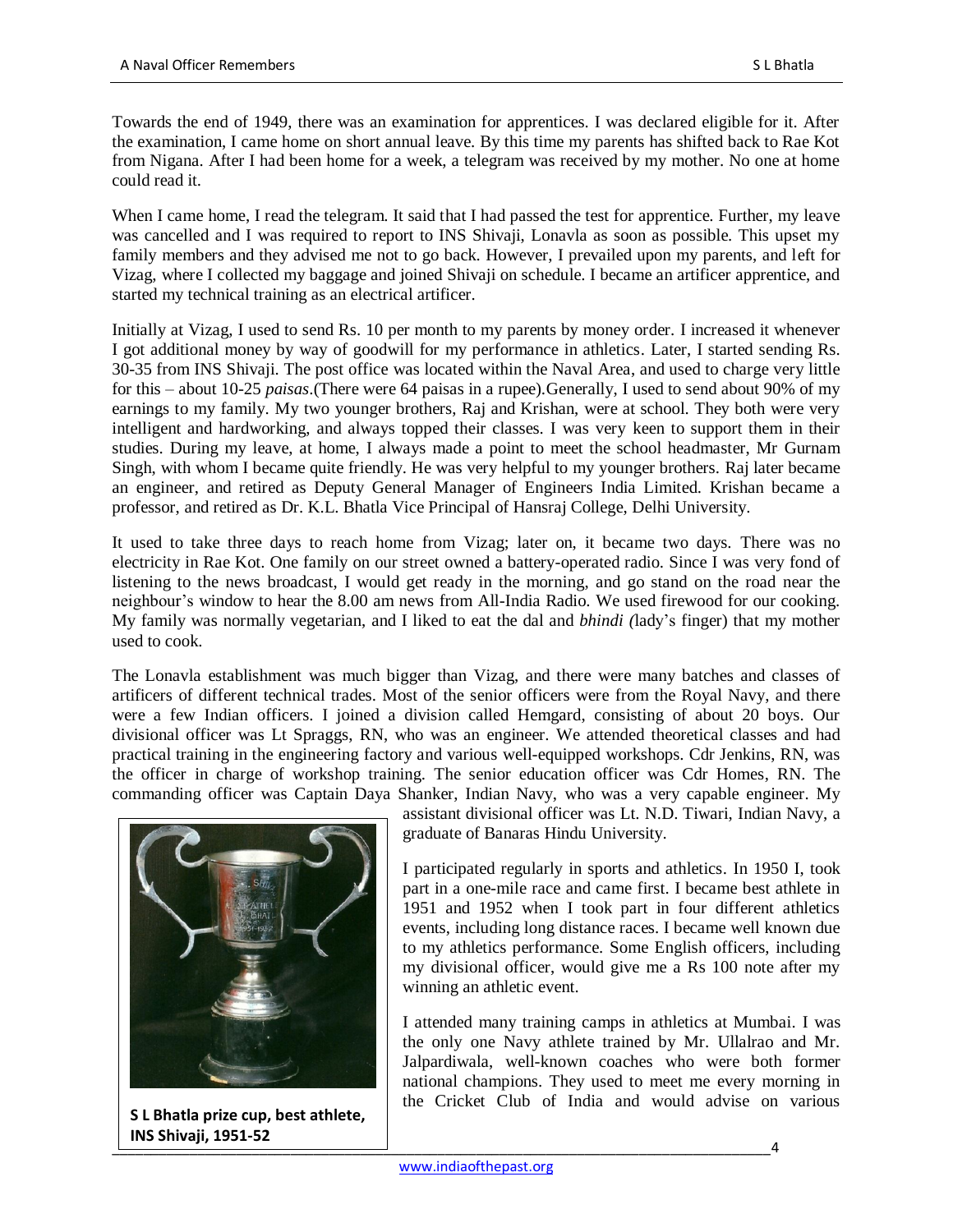techniques during running, overtaking, passing the baton and finishing the race. They always took me in their Fiat car to various competitions. I was trained along with Marry D'Souza, a 100-meter runner, and Emil Furtado, an 800-meter runner. One of the training camps was held with Mr. Jesse Owens, an American who had 4 Olympic Gold medals. This camp was held in Vallabhbhai Patel Stadium near Race Course.

At Shivaji, I stood first in my first terminal exam, which was held after six months of training. I was awarded the first prize, which was a book called *Man and His Life The World Over.*



On January 26, 1950, when India became a Republic, the Royal Indian Navy flag was lowered and Indian Navy flag was hoisted. There was a special ceremony with a Navy band playing a popular national song *Sare Jahan Se Accha*. The Royal Navy Officers left much later in batches .In fact, some senior officers stayed back for an extended period after Republic Day. Some Royal Navy Officers stayed for years on the key posts like ship repair, workshops or fleet commander, etc. When they left, they were given a very good send off with the normal ceremonial

*badakhana* (feast), in which all the persons in INS Shivaji participated. I found the English officers seemed to be fair and good people.



**S L Bhatla with friends in Trafalgar Square, London 1959 during Christmas break**

I passed out from Shivaji after three years of technical training and then joined INS Valsura, an electrical college of the Indian Navy, for the final fourth year. I qualified as an electrical and electronic artificer, and became a Petty Officer after four years training. My first appointment then was on board INS Delhi, the flagship of the Indian Navy, at that time. I served on INS Ganga, a fast frigate, as my second appointment and INS Mysore after getting my commission.

My training officers at Shivaji had recommended me as suitable to become an officer. I was encouraged and advised to take various exams to become a commissioned officer. However, I was unable to make much progress because I was always involved in naval athletic competitions.

In 1959, the Navy sent me on deputation to the U.K. for an advanced electrical course and as a standby crewmember for India's only aircraft carrier INS Vikrant.

I mostly stayed ashore as the ship was commissioned only in 1961. Initially we felt some discrimination; In UK, however later on we made goods friends and did not feel much discrimination. I used to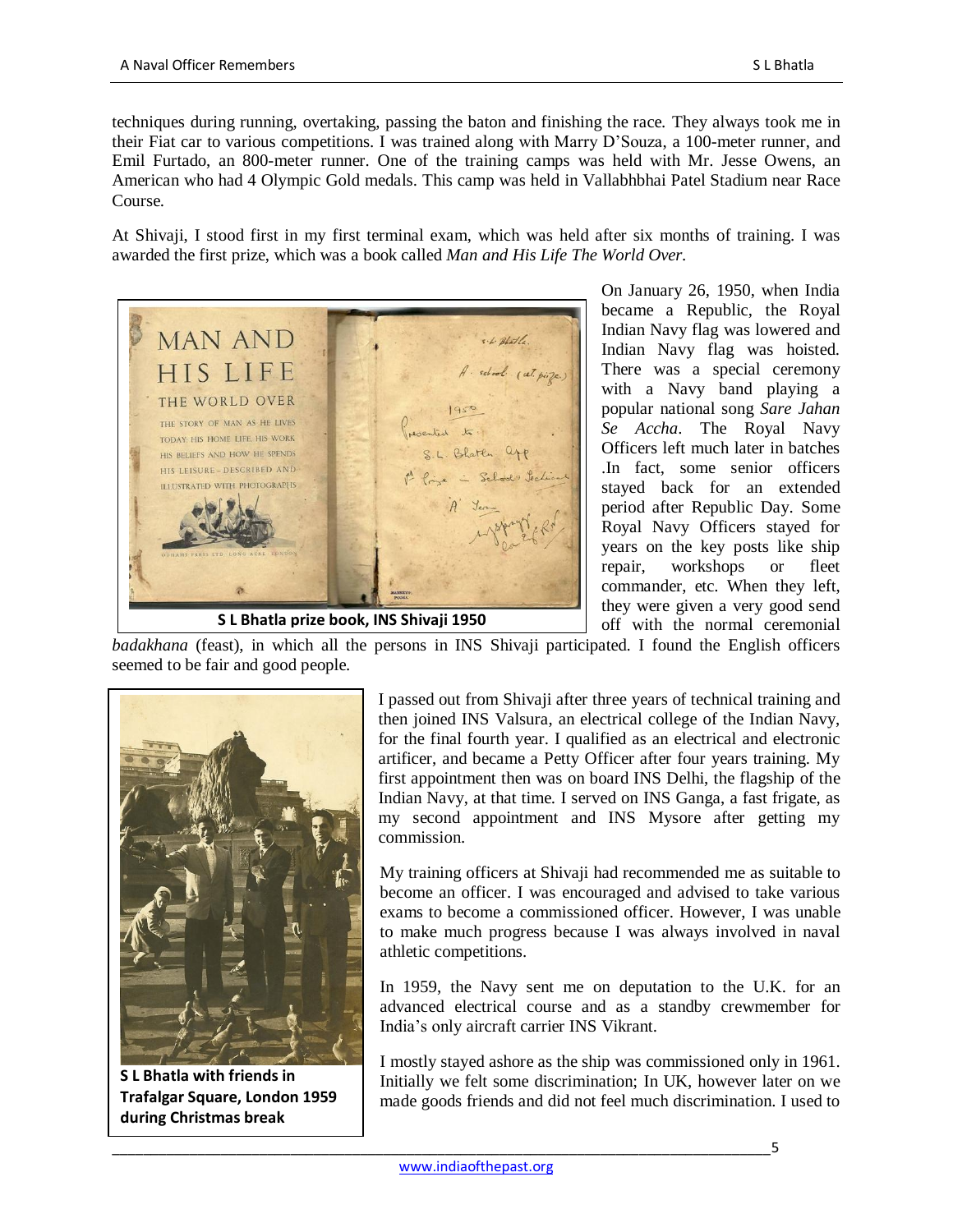eat mostly English food but sometimes I tried to cook Indian food at landlady's kitchen.

In the U.K., I made several friends since I stayed there for over two years. At first, I was in Gosport studying at Royal Navy Electrical Engineering College HMS Collingwood Fehram. At Gosport, I made good friends with Mr. Sidlayland and family. He was a county rugby player and was well informed about India. He always praised Pandit Nehru and Mahatma Gandhi. His wife Cynthia worked as a librarian in Collingwood where I was studying. I used to borrow books from the library where I first met her. Sidlayland became a Labour Party county councillor and always helped us to find a suitable accommodation for new comers from India. Sidlayland liked social work and eventually became Mayor of Gosport.



I also made good friends with another family who were my neighbours. They were Ian Hughes and his wife Morag. I often tried to cook some Indian food in their kitchen. I am still in touch with these two families and they visited us in India too.

Then I shifted to Belfast working at the Horland and Wolf Shipyard, where the aircraft carrier was being built for the Indian Navy. I lived in a hired flat near Queens University, Belfast. Here people were friendlier and we could easily make friends.

Our entertainment was learning English dancing and visiting beer bars during weekends. I also took part in some sports events – athletics and basketball. We spent some weekends in Isle of Wight, playing golf etc.

While I was in the U.K., I was promoted to Chief Petty Officer, and became overall in-charge of maintenance and upkeep of electronic equipment onboard Vikrant. I worked along with the Royal Navy team overseeing the outfitting of our carrier. This was a huge learning experience for me with training at various equipment manufacturers and the installation of the same onboard the ship.



**Dinner party at S L Bhatla's flat Belfast**

From the U.K., we had the facility of sending our mail through diplomatic bag from the office of Indian High Commission in London and we were able to get some letters through the same channel.

I returned to India with INS Vikrant towards the end of 1961. I took leave and went home. Our village Rae Kot was centrally located and was a busy place as the people from all the small villages around it bought their daily needs from Rae Kot. My parents became well known because the postman used to visit our house once a month regularly and deliver the money. Nobody knew how much money he was

handing over to my parents. They only knew that some money was coming from me, and thought my parents were well off. I personally was fond of cooking and I used to try to cook some vegetables, which I used to eat in the Navy. Once in a way I also started cooking chicken at home.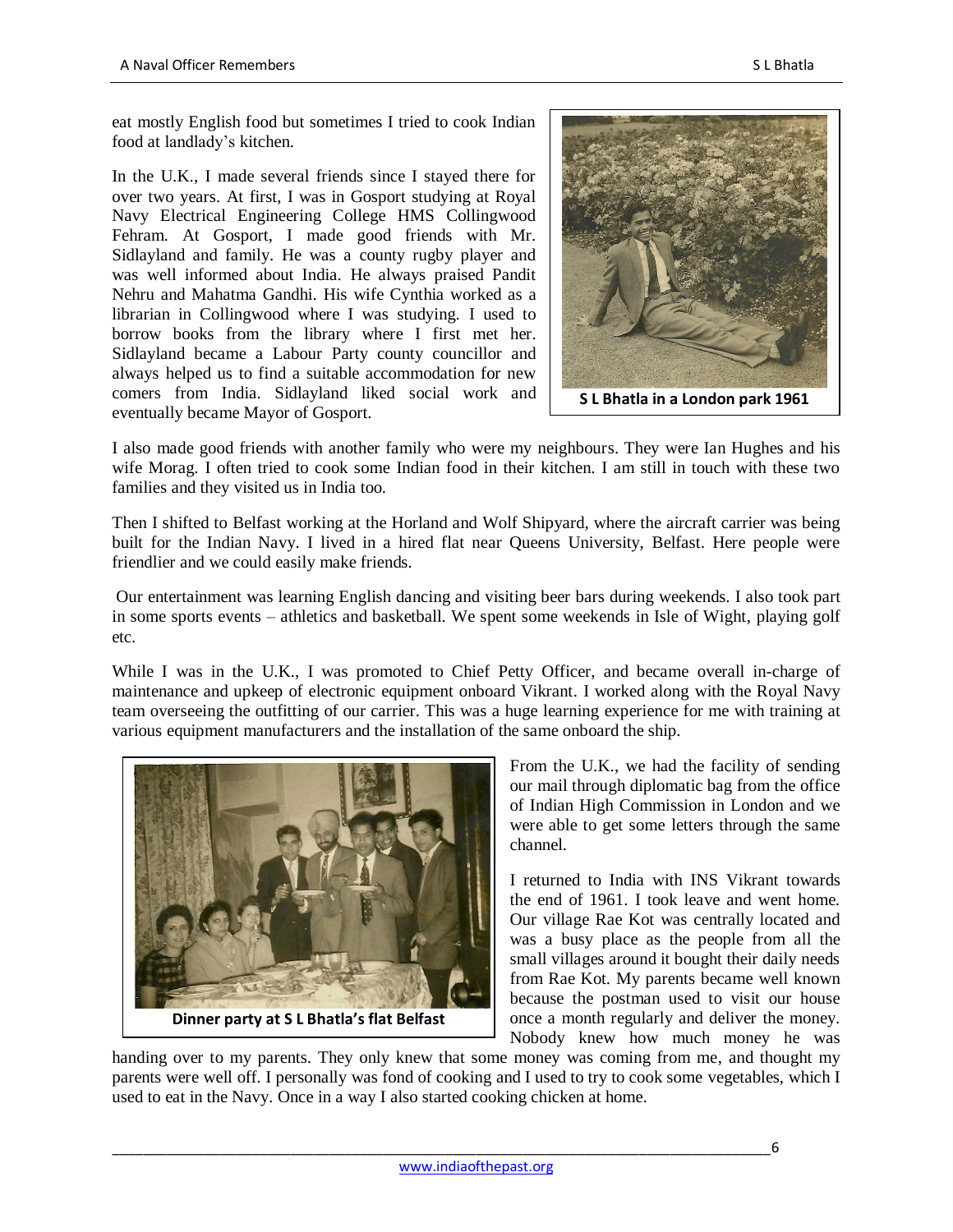

**aboard INS Vikrant, Belfast 1961**

My younger sister's wedding date was in December, and I was supposed to play a major role in the ensuring that the wedding ceremonies went off well. I had brought a cutlery set, a radio, and a few other gifts from the U.K. for my sister. However, before the wedding took place, my leave was cancelled, and I was asked to report back to my ship. I had to miss my only sister's wedding – the first wedding in our family.

When we sailed off to sea, we learnt that we were going to take part in the action to liberate Goa. Along with some other ships, we were positioned somewhere near Daman and Diu. Then, it was officially declared that India would liberate Goa. There was hectic activity of planes flying from the INS Vikrant, and the ship was always dark and ready for operation.

After a few days, we could see from the ship that Portuguese forces had hoisted the white flag of

surrender on an island of Diu. Our ship prepared a small group to go from the ship to the island. When their boat came close the shore, there was some firing from the island. The boat was quickly called back, and there was heavy gunfire from one of our ships. After this, our group landed ashore, captured the island, and hoisted the National Flag. Soon, India had full control over all of Goa.



At this time, I was thinking of leaving the Navy to join the Bhabha Atomic Research Centre (BARC) at Bombay. However, my officer in-charge Cdr. P.K. Sinha advised me not to leave the Navy. Instead, he said, I should take the next examination for becoming a commissioned officer. I passed this this test soon after India's Goa action, and became a commissioned officer on September 30, 1962.

## **Epilogue**

I was lucky to travel to the U.K. at an early age and study there. This exposure changed my outlook. My financial condition improved, which helped my family back home. As a result, my brothers could pursue their studies better. Eventually my parents were happy and lucky to have all three sons of nearly same status educationally and financially. My only sister was also married to a hard working family and was happy. This was a plus point of our family. I did sacrifice but I got tremendous satisfaction from helping my parents – my father was a saintly man and my mother a dominating leader.

When I look back, I served in three capital ships of the Indian Navy and became a pioneer submariner. I also served on first the Indian Submarine as an Electrical Officer. I rose to become a Commander .When I retired from the Navy, I had the opportunity to work in a leading shipyard on the production of India's